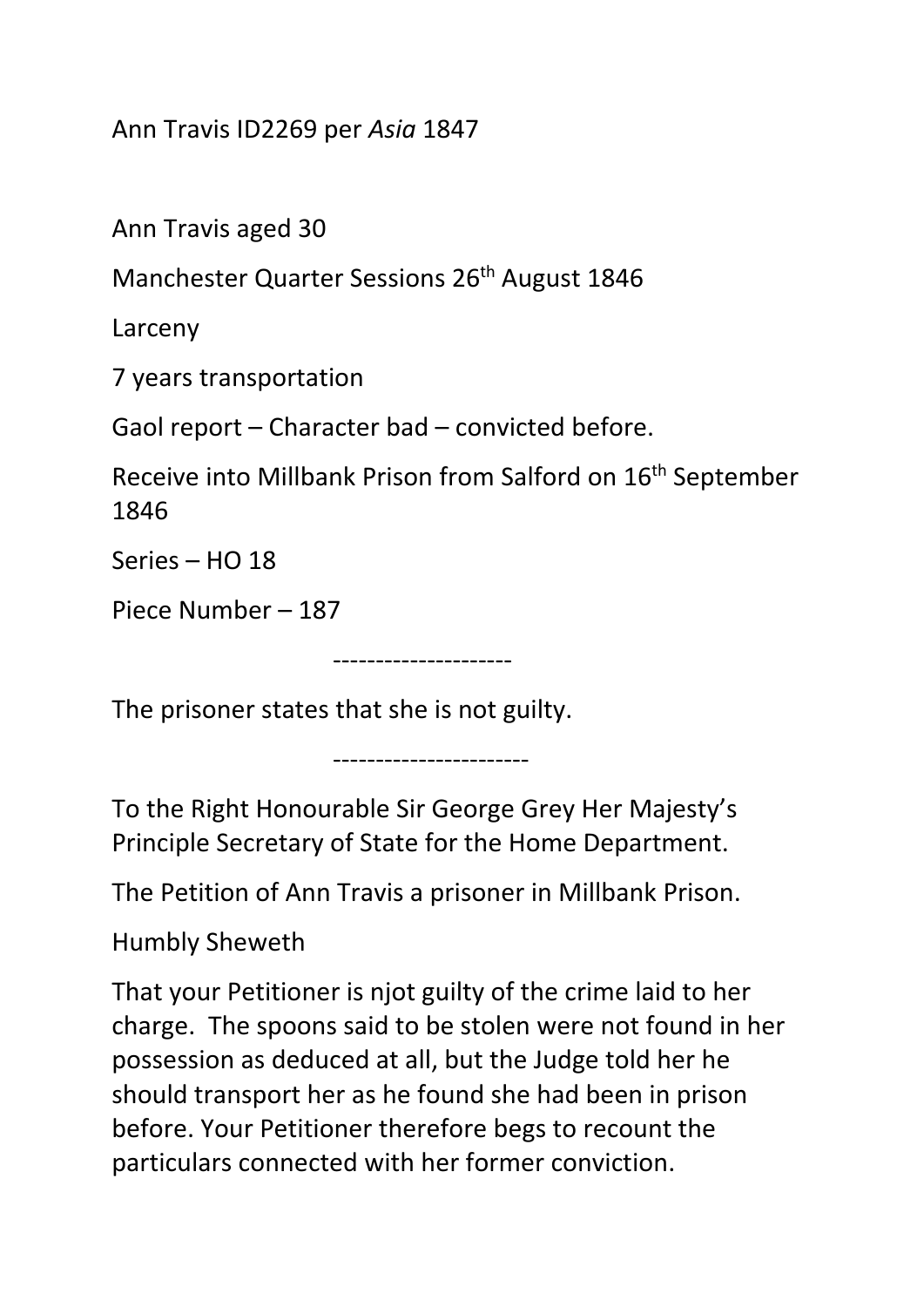Her husband was a soldier in the 43<sup>rd</sup> Regiment and while he lived her circumstances were comfortable, but when they had been married about 5 years he died leaving her with 2 children and a third being born 10 weeks after his death. For 9 years gone the Petitioner supported herself and family by going out to wash and clean , but at length her strength and heart gave away, she was taken with a dangerous fever and confined to bed for 7 weeks. During the latter part of this time her poverty was extreme and having parted with every article in her possession that would fetch money she applied to the Charlton Union hoping to be received with her children into the Poorhouse but as she was unable to certify on oath her husband's parish her application was rejected.

Your Petitioner though better was still unfit for work and had often to endure [ ] of knowing that his children wanted food. One day while in this sad condition she took a sheet from a neighbour's house hoping by some means to restore it before it should be missed. Soon after she was apprehended and sent to prison for 6 months. When restored to liberty she worked as before and in consideration of the eldest child being a cripple the Parish allowed her 1s6d per week.

Your Petitioner's present incarceration rose from the following circumstances:

For more than 5 years your Petitioner had been accustomed to [ ] at the house, of a lady called [ wood] she [ ] these Mrs [ wood] gave her some pieces to take home wrapped in a [ ] which had formally been a doll's frock, 3 weeks after this the same Lady sent a Policeman to